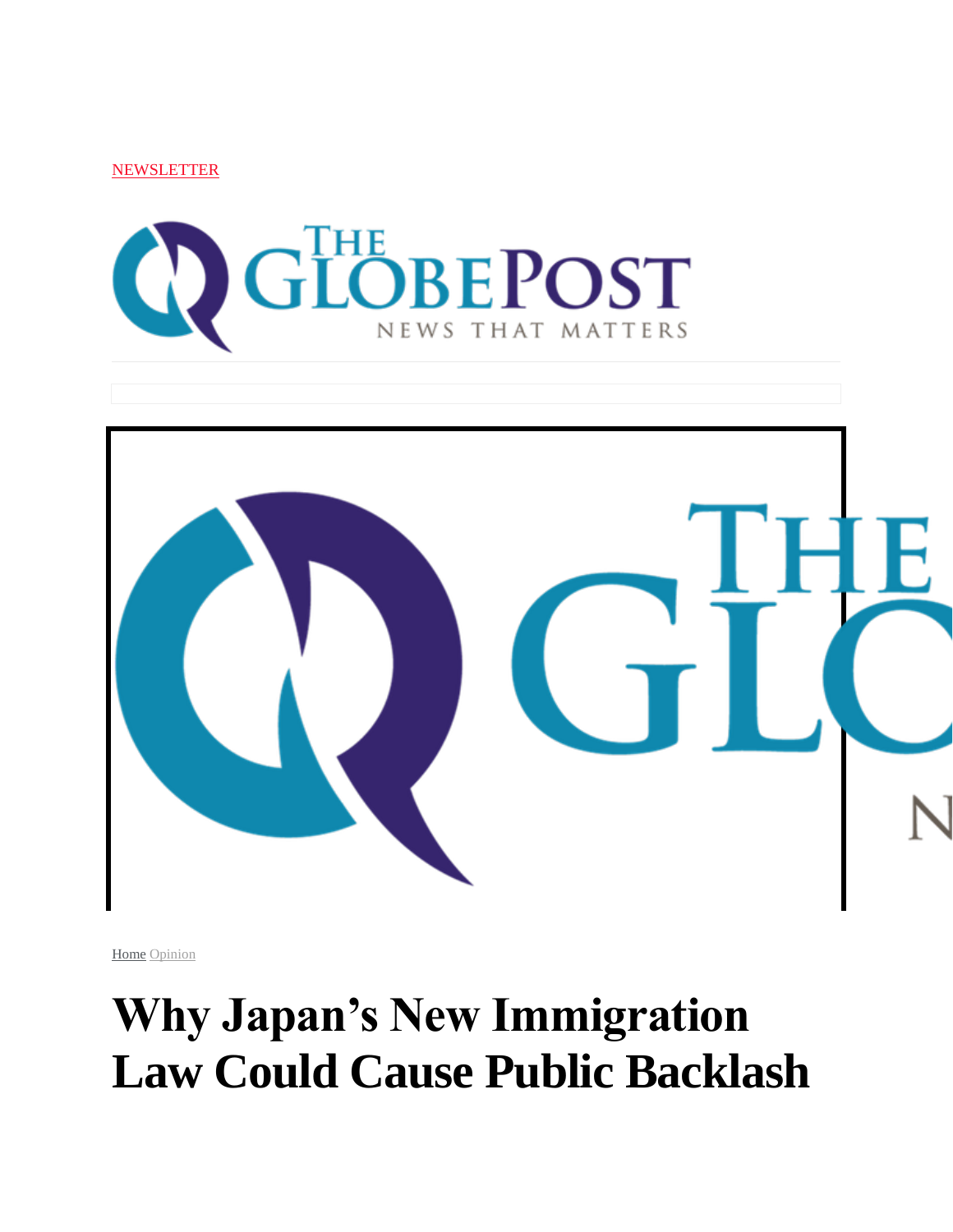

[January 25, 2019](https://theglobepost.com/2019/01/25/japan-foreign-workers/)

in [Opinion](https://theglobepost.com/category/opinion/)



[Japan's Prime Minister Shinzo Abe. Photo: Ozan Kose, AFP](globe_post_in_opinion_25jan2019_published_Why%20Japan’s%20New%20Immigration%20Law%20Could%20Cause%20Public%20Backlash_files/Abe-Japan.jpg)

[Share on FacebookShare on Twitter](http://www.facebook.com/sharer.php?u=https%3A%2F%2Ftheglobepost.com%2F2019%2F01%2F25%2Fjapan-foreign-workers%2F)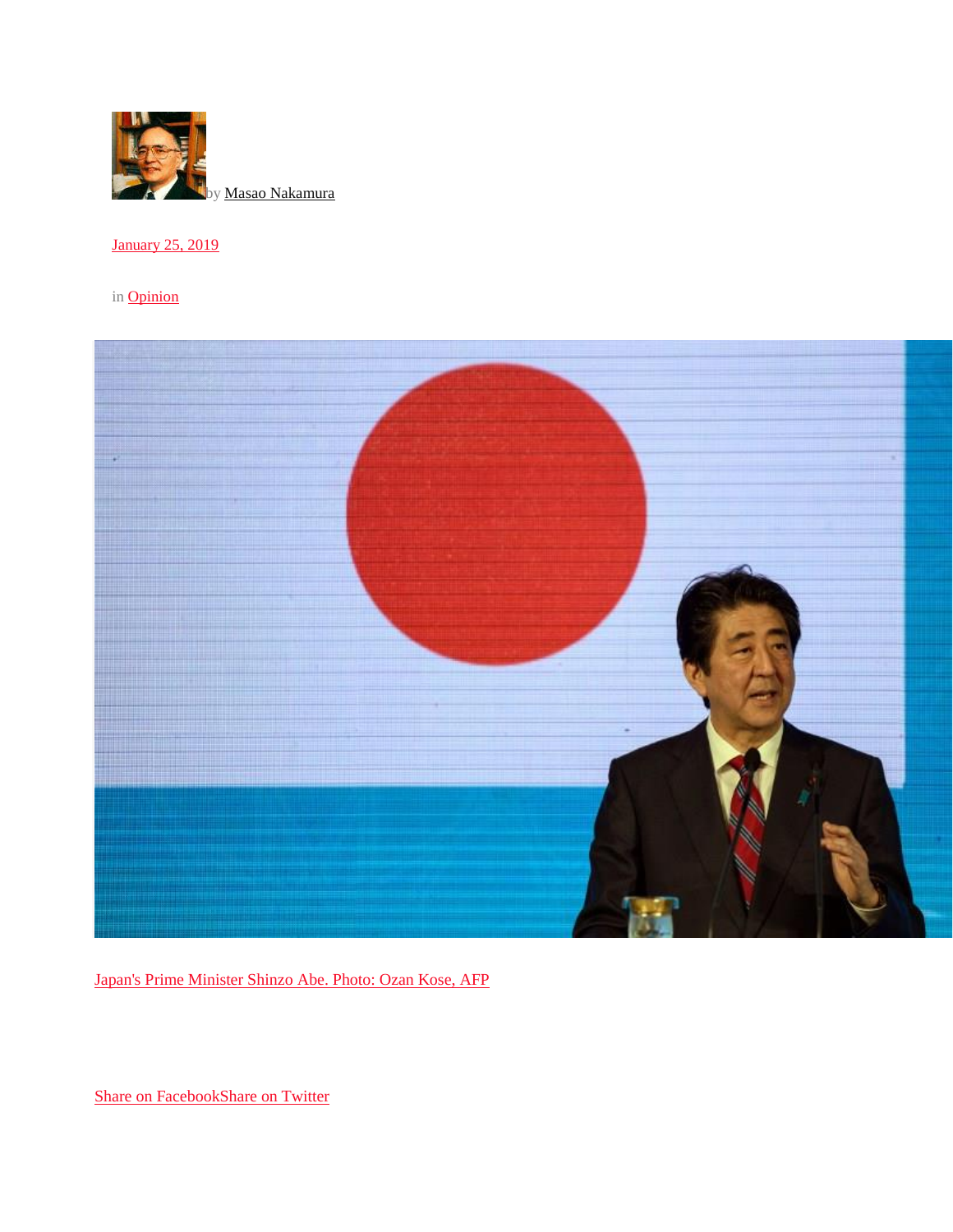Consistent with public feelings, the Japanese government has long maintained that they will [not allow](https://theglobepost.com/2019/01/16/japan-labor-shortage-immigrants/)  [foreigners with low skill levels](https://theglobepost.com/2019/01/16/japan-labor-shortage-immigrants/) to work in Japan. However, a [newly passed immigration control law](https://www.washingtonpost.com/world/japan-passes-controversial-new-immigration-bill-to-attract-foreign-workers/2018/12/07/a76d8420-f9f3-11e8-863a-8972120646e0_story.html?noredirect=on&utm_term=.e913fd6500a7) reverses this position and explicitly permits these workers to work in Japan using a new level 1 visa category. The bill passed the Japanese parliament in December in a reaction to pressure from many sectors that claim [labor shortages.](https://www.theguardian.com/world/2018/nov/09/the-changing-face-of-japan-labour-shortage-opens-doors-to-immigrant-workers)

The level 1 visa is to be granted to foreigners with less technical skills and is not renewable beyond five years. In contrast, workers with high skill levels in specific fields will be granted a level 2 visa that allows them not only to accept jobs but also to bring their family and live in Japan for up to five years. This [visa is renewable](https://www.nytimes.com/2018/12/07/world/asia/japan-parliament-foreign-workers.html) and can ultimately lead to permanent residency.

Those hired in the low skill category, however, are not allowed to bring their family members to Japan. This restriction based on skill level is reminiscent of policies of past ages that denied basic human rights to those in lower social classes.

#### **Saving Public Money**

The government's primary intention in creating this constraint appears to be [saving public money](https://theglobepost.com/2018/08/26/public-benefits-immigrants/) that otherwise would have to be spent on these foreign workers' and their families. If allowed to stand, the restriction seems destined to become a cause for domestic and international advocates of human rights and a likely source of public outcries. The restriction might spread a picture of Japan as a nation [uncaring about human rights](https://theglobepost.com/2018/11/28/un-migrants-human-rights/) for those who are not Japanese.

The foreigners who are currently in the old government-sponsored skill training program will be allowed to move into [one of the two new visa categories](https://www.japantimes.co.jp/opinion/2018/12/04/commentary/japan-commentary/new-immigration-policy-japan/) if they can pass certain skill and Japanese language tests. The reason these workers might want to make this move is that the government maintains that the workers in the new visa categories will receive wage compensation that, by law, will be in line with their Japanese counterparts.

In practice, however, under the old skill training program, foreign workers have mostly received wages that are considerably below market wages (with the lower salaries sometimes justified as "training wages"). Foreign workers are also often believed to have working conditions that are poor compared to Japanese nationals doing similar jobs.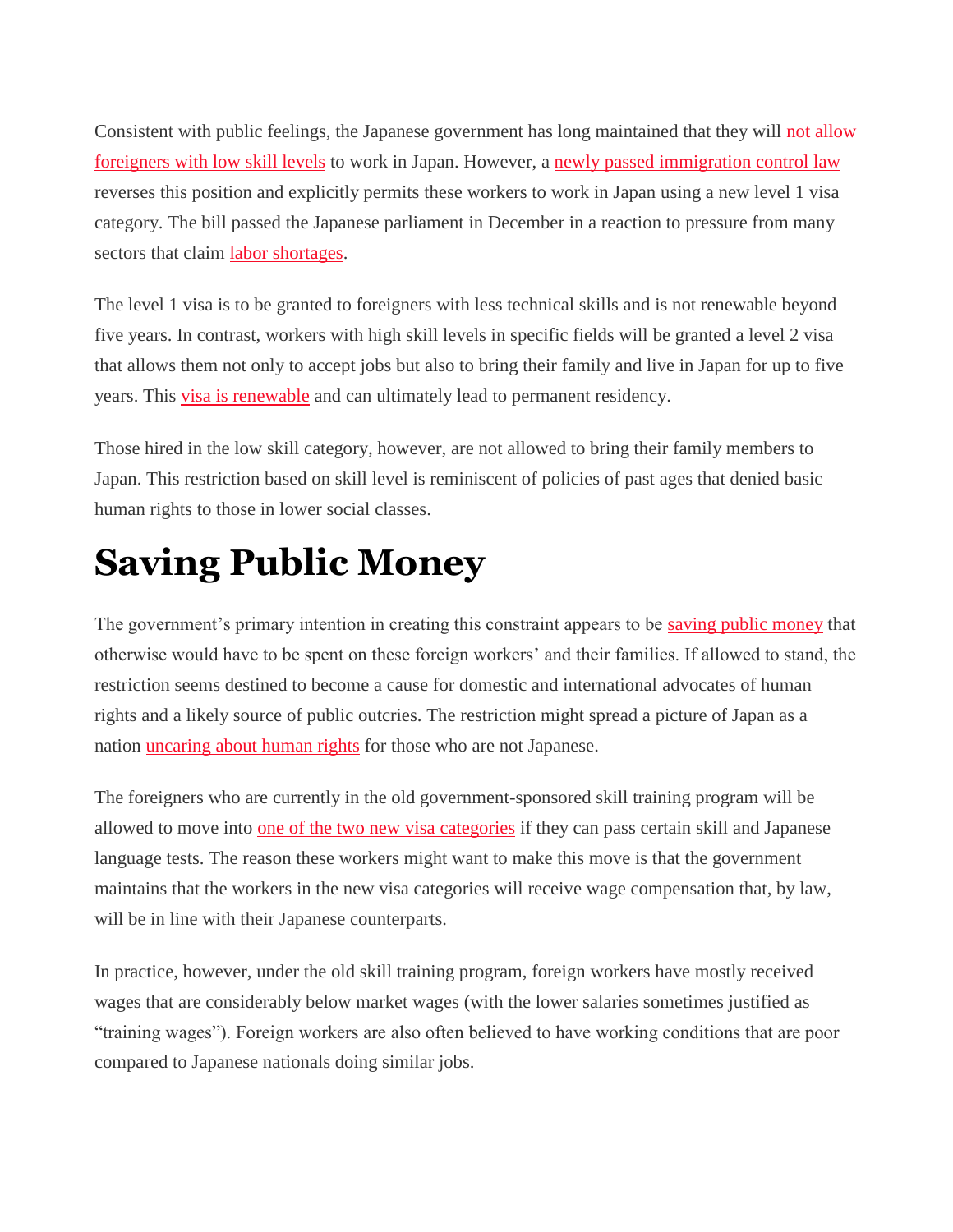## **Serving Industry Needs**

The two new work visas are intended to [serve industry needs](https://theglobepost.com/2018/11/26/japan-labor-shortage/) for hiring high and low skill foreign workers. It is the industry that is pushing for this revised visa program.

Since the Japanese [working age population](https://urldefense.proofpoint.com/v2/url?u=https-3A__fred.stlouisfed.org_series_LFWA64TTJPM647S&d=DwMFaQ&c=clK7kQUTWtAVEOVIgvi0NU5BOUHhpN0H8p7CSfnc_gI&r=4rgF5FDoLdxdWIsEzLNqrg&m=R3fsBe13t2NRIHmhaRGqECA0uJY_wzjx6scnz2Ut1hM&s=nkNeXYqzmHP5Xq10rYn5R36-1VhntTTIKe1cOa0LsyA&e=) has been declining steadily and the nation is highly aware of this, the public appears sympathetic towards accepting foreign workers but seems to have concerns that the welfare and living conditions of the foreign workers won't be satisfactory.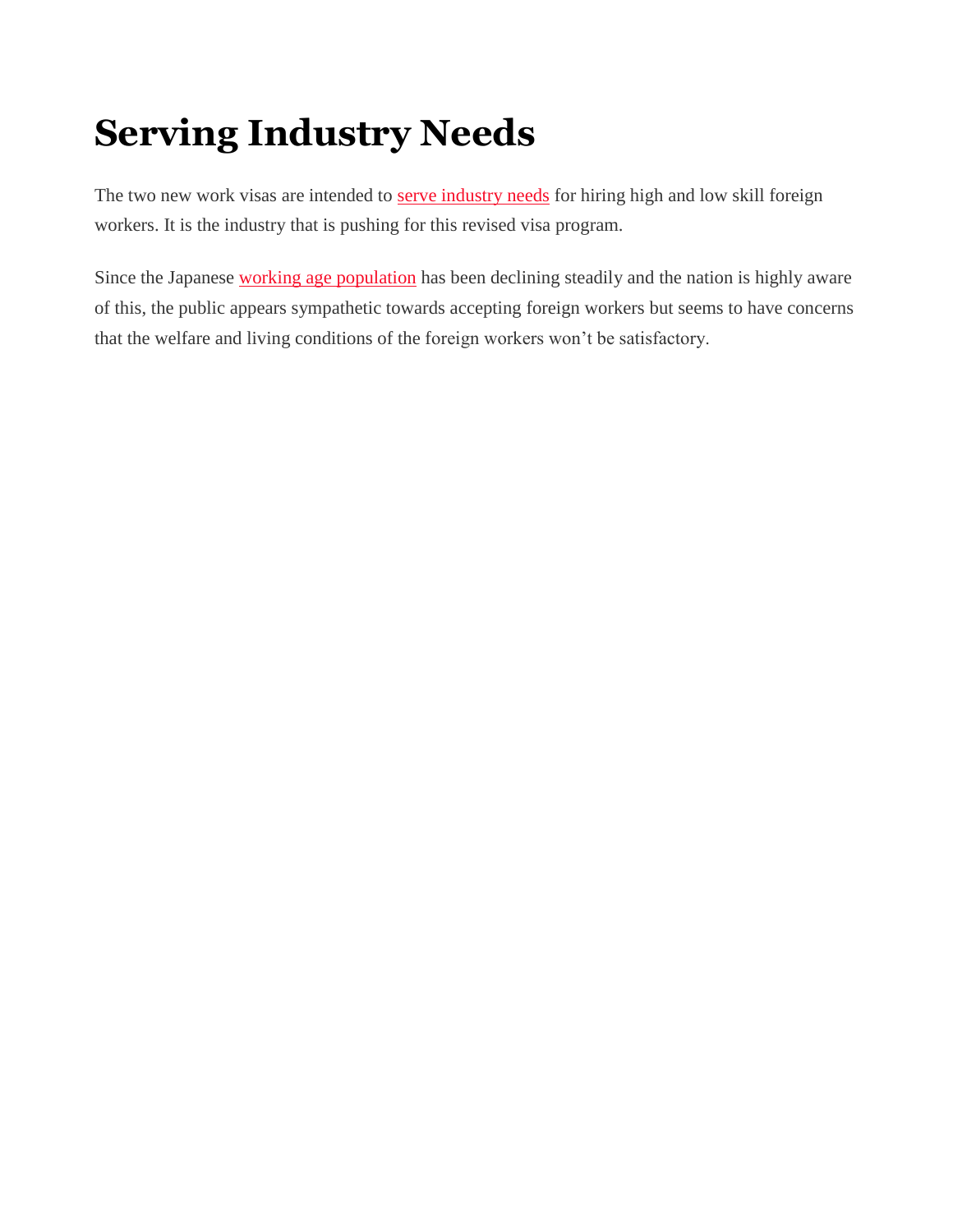# Japan's ageing population

One of the world's most rapidly ageing and long-lived

#### Proportion of the population...



The opposition parties generally agree with admitting foreign workers but are especially focused on issues related to Japanese language capabilities, working conditions, family welfare, and integration [into Japanese society.](https://asia.nikkei.com/Opinion/Why-large-scale-immigration-would-be-bad-for-Japan)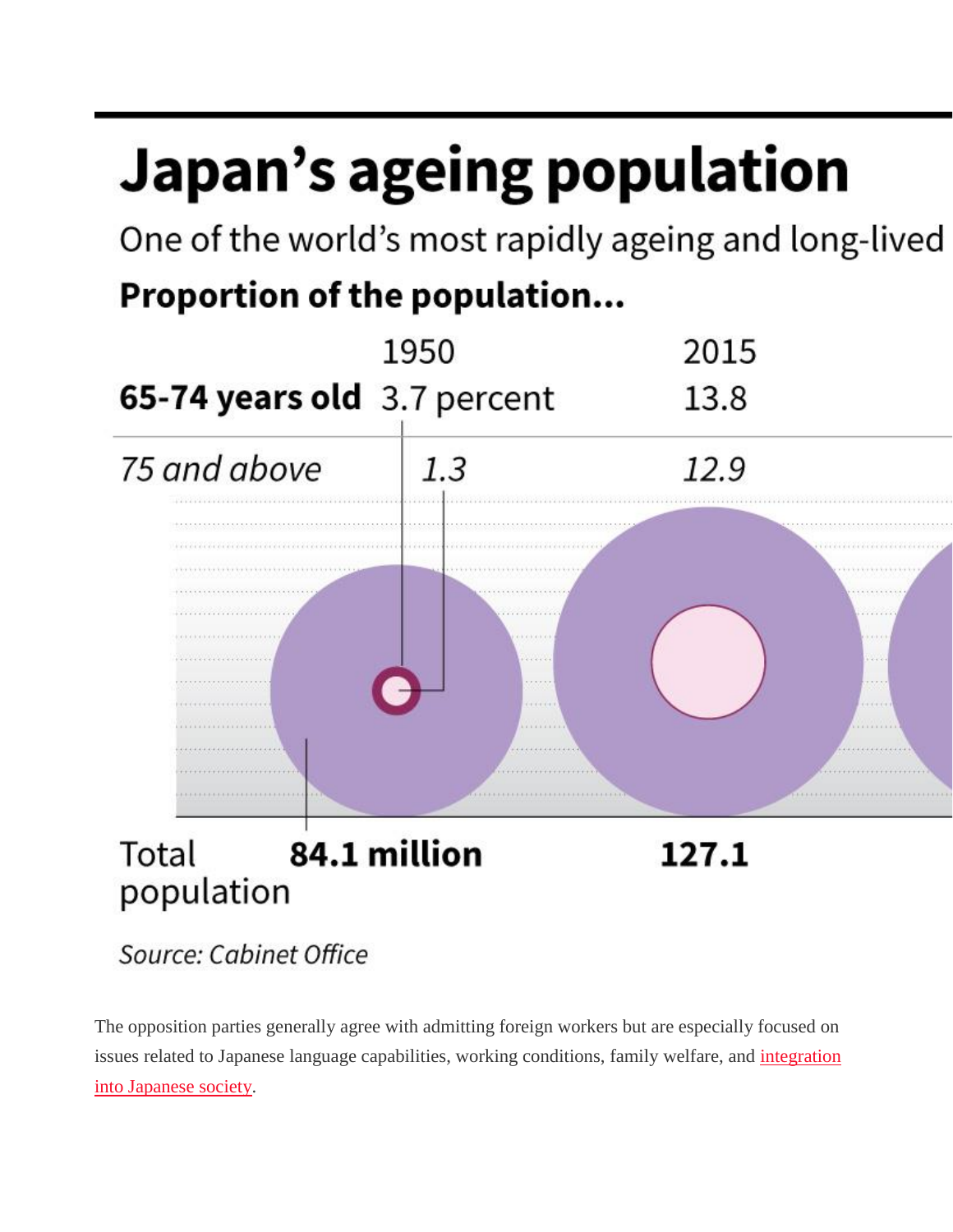The government's discussion of the new law, so far at least, lacks recognition of the importance of social issues that inevitably arise when a nation seeks to solve an [economic problem](https://theglobepost.com/2018/07/16/imf-tariffs-global-growth/) by bringing in workers from other countries.

It is well known that the Japanese government and public want to maintain the nation's social stability and cohesion. If so, the government needs to ensure adequate budget, administrative, and other program delivery arrangements for proper care of immigrant workers and their family members.

### **Expected Labor Shortages**

The government estimates that Japanese employers will hire up to 345,000 foreign workers in mostly high skill level categories in the next five years. However, the low skill visa category would not exist were it not for [expectations of shortages](https://www.npr.org/2018/12/07/674548447/facing-critical-labor-shortage-japan-opens-door-wider-to-foreign-workers) for those types of workers too.

Moreover, for the coming 5-year period, the [Japanese economy](https://www.reuters.com/article/us-japan-economy-gdp/japans-economy-shrinks-most-in-four-years-as-global-risks-hit-business-spending-idUSKBN1O9028) is predicted to be short of about 1.45 million workers. The proposed number of foreign workers expected to come under the new visa programs is still considerably below the amount the Japanese economy needs.



[W](https://theglobepost.com/wp-content/uploads/2019/01/Japan-Tokyo.jpg)hile accepting more immigrants would be

good for Japan's economy, the nation is reluctant. Photo: AFP

It has to be asked whether domestic policies could and should be adopted instead of, or in addition to, the new law to deal with the shortages. The answer to this question will be revealed, in part at least, by the outcomes of multiple ongoing government initiatives, including subsidies for child care, efforts to raise Japanese labor productivity, and improved access to employment for those who were previously working and but had to quit for reasons unrelated to job performance.